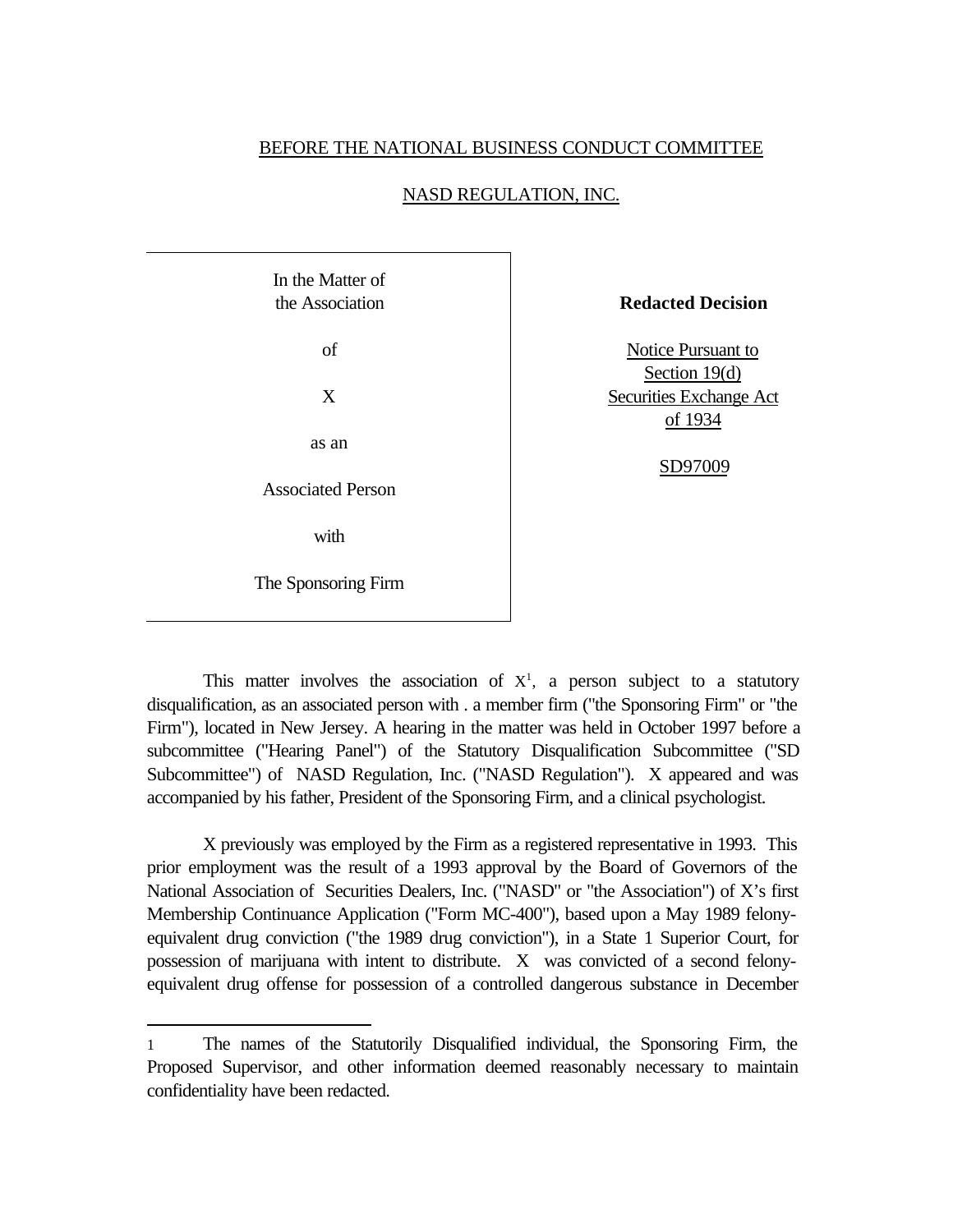1993 ("the 1993 drug conviction"), in another State 1 Superior Court, based upon an arrest made in July 1993.

X is subject to two statutory disqualifications as a result of the two unrelated felonyequivalent drug convictions described above. The 1989 drug conviction resulted in a sentence of a \$1,000 fine, and an indeterminate jail term not to exceed five years. This sentence was modified in December 1989; X was released from prison, sentenced to a three-year probation, and committed to a drug and alcohol rehabilitation center. X served seven months in prison and 13 months in drug and alcohol therapy. He was released from probation in February 1992.

The 1993 drug conviction resulted in a sentence of a \$1,000 fine, a two-year probation, and a six-month revocation of his driver's license. X successfully completed his probation in January 1996.

X testified at the hearing that he was not employed as a registered representative at the time of his July 1993 arrest and subsequent conviction.<sup>2</sup> Since the 1993 drug conviction, X stated that he had worked as a carpenter and attended college, receiving a degree in May 1997 in mathematics and finance. He currently continues his carpentry work and occasionally does painting jobs. X also stated that since the time of his second arrest in July 1993, he has been a patient of a clinical psychologist on a regular basis to address issues pertaining to his attention deficit disorder and addiction problems. X further stated that he attends weekly meetings of Alcoholics Anonymous.

The Sponsoring Firm has been a member of the NASD since March 1985 and is engaged in municipal bond trading. The Firm clears on a fully disclosed basis, employs three registered principals and three registered representatives, and has one branch office. The Firm proposes to employ X as an associated person to work from its home office, located in New Jersey. X will be given responsibility for: 1) maintenance and operation of the Firm's technical equipment (i.e., Telerate, Bloomberg, CQG, Future Source, J.J. Kenny and Chapdelaine Wires, Kenny Information System, Monroe Calculators, etc. (20% of work day); (2) janitorial duties and maintenance of the office and building (10% of work day); and (3) assisting his father in organizing his day (i.e., helping to organize and check on municipal bond bids (300-400 per day) (70% of work day). The Firm stated in its MC-400 that if the instant application is approved, it intends to request a "hearing after a suitable period asking for broader job responsibilities" for X.

l

 $2^2$  X and his father stated at the hearing that X worked as a registered representative for the Firm after the NASD's February 1993 approval, but had ceased working there around May 1993.